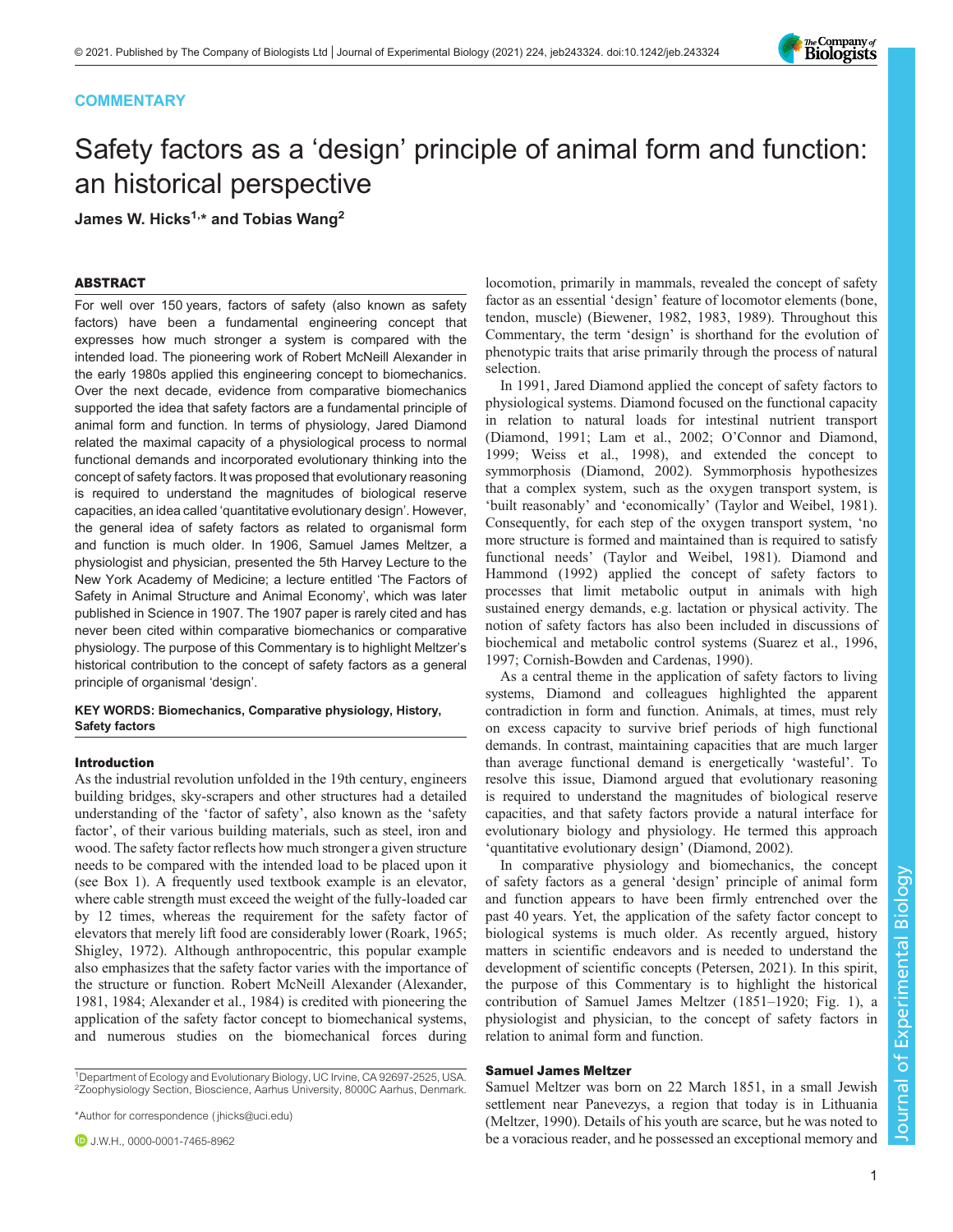#### <span id="page-1-0"></span>Box 1. Definition of the safety factor

In engineering or biomechanics, the safety factor is the ratio between the load that would cause a given to structure to fail (i.e. the load that would cause a bone or a tendon to break) and the maximal load that the same structure is required to withstand ([Alexander, 1981](#page-3-0)). Similarly, in physiology, the safety factor is the maximal attainable rate of a process – for example, the maximal capacity of a transport protein in the intestine – relative to the normal rate of this process, i.e. the typical rate at which this nutrient is absorbed across the intestine ([Diamond, 2002\)](#page-3-0). Formally, the safety factor (SF) can therefore be written as the capacity (C) relative to the normal load (L): SF=C/L.



The safety factor is obviously akin to what biologists sometimes refer to as the 'reserve capacity' (RC), which is the difference between maximal capacity and normal load: RC=C−L.

As most biological systems are characterized by a certain degree of variation within structures and function, both Alexander and Diamond reasoned that both normal load and capacity could be portrayed as two normal distributions (see figure), where the overlap between the distributions was termed the 'failure zone'. Figure redrawn based on [Alexander \(1981\)](#page-3-0) and [Diamond \(2002\)](#page-3-0).



Fig. 1. Samuel James Meltzer (1851–1920). Source: The National Library of Medicine [\(https://collections.nlm.nih.gov/catalog/nlm:nlmuid-101423443](https://collections.nlm.nih.gov/catalog/nlm:nlmuid-101423443-img) [img\)](https://collections.nlm.nih.gov/catalog/nlm:nlmuid-101423443-img).

a passionate desire for learning ([Howell, 1921\)](#page-3-0). At 20 years of age, he married and relocated to Konigsberg (today known as Kaliningrad, Russia), where the young Meltzer set out to become a manufacturer of soaps [\(Howell, 1923](#page-3-0)). That business venture eventually failed, but during this period, Meltzer entered a gymnasium (i.e. high school) to receive a more formal education and to learn German ([Meltzer, 1990\)](#page-3-0). His academic interests focused on philosophy, and he matriculated to the University of Berlin in 1876 to pursue this topic [\(Howell, 1923\)](#page-3-0). Early in his studies, he was mentored by German philosopher Heymann Steinthal, who apparently advised Meltzer that medicine provided a more reliable material existence and encouraged him to abandon philosophy [\(Meltzer, 1990](#page-3-0)). Meltzer took the advice and graduated in 1882 with a medical degree. Interestingly, at the University of Berlin, Samuel Meltzer's academic lineage was closely associated with that of some important figures in comparative physiology. Meltzer was mentored by Karl Hugo Kronecker, director of The Physiological Institute. Kronecker was a pupil of the German physiologist, Carl Ludwig who also trained Christian Bohr. One of Bohr's students was August Krogh, who subsequently mentored Knut Schmidt-Nielsen.

After his graduation, Meltzer was offered positions in Germany, but decided to emigrate to the USA. Following a brief employment as a ship's doctor, he arrived in New York City, and set up a practice in Harlem ([Meltzer, 1990](#page-3-0)). In addition to practicing medicine, Meltzer paid for the privilege of using facilities at Columbia Medical School, Bellevue Hospital and Harlem Hospital to conduct physiological research ([Meltzer, 1990\)](#page-3-0). As his practice grew, his enthusiasm for connecting laboratory science to medical practice led to his frequent engagement with other scientists and scientific societies, resulting in his growing reputation in physiology [\(Howell,](#page-3-0) [1921; Meltzer, 1990](#page-3-0)).

At the age of 53, Meltzer was invited to join the Rockefeller Institute for Medical Research. He subsequently became Chair of the Department of Physiology, remaining at the Institute until his death in 1920. During his scientific career, Meltzer published over 240 articles on a variety of topics including shock, cardiac arrhythmias, thyroid therapy, hemolysis and edema [\(Howell,](#page-3-0) [1921\)](#page-3-0), with much of his work appearing in the American Journal of Physiology, Journal of the American Medical Association and the Journal of Experimental Medicine. During his career, he became a leader among the growing numbers of prominent American physiologists and professional societies [\(Howell, 1921](#page-3-0)). He was a co-founder and first President of the Federation of the American Society for Experimental Biology (FASEB) ([Weissmann, 2012\)](#page-4-0), was elected the 5th President of the American Physiological Society (1911–1913) and in 1912 was elected to the National Academy of Sciences.

#### Meltzer's introduction of safety factors in biology

In 1906, Meltzer was invited to present a Harvey Lecture. This annual series of lectures, sponsored by the Harvey Society, continues to this day (<https://harveysociety.org/>). Meltzer's presentation, delivered at the New York Academy of Medicine, was entitled 'The Factors of Safety in Animal Structure and Animal Economy'. Meltzer's lecture was published both in the Journal of the American Medical Association [\(Meltzer, 1907a](#page-3-0)), and Science [\(Meltzer, 1907b\)](#page-3-0), and later in Scientific American in 1908. In addition, the lecture was republished by Lippincott in 1908 as part of a collection of the 1906–1907 Harvey Lectures. The Harvey Lecture and subsequent publications provided a surprisingly contemporary analysis of safety factors in animal form and function.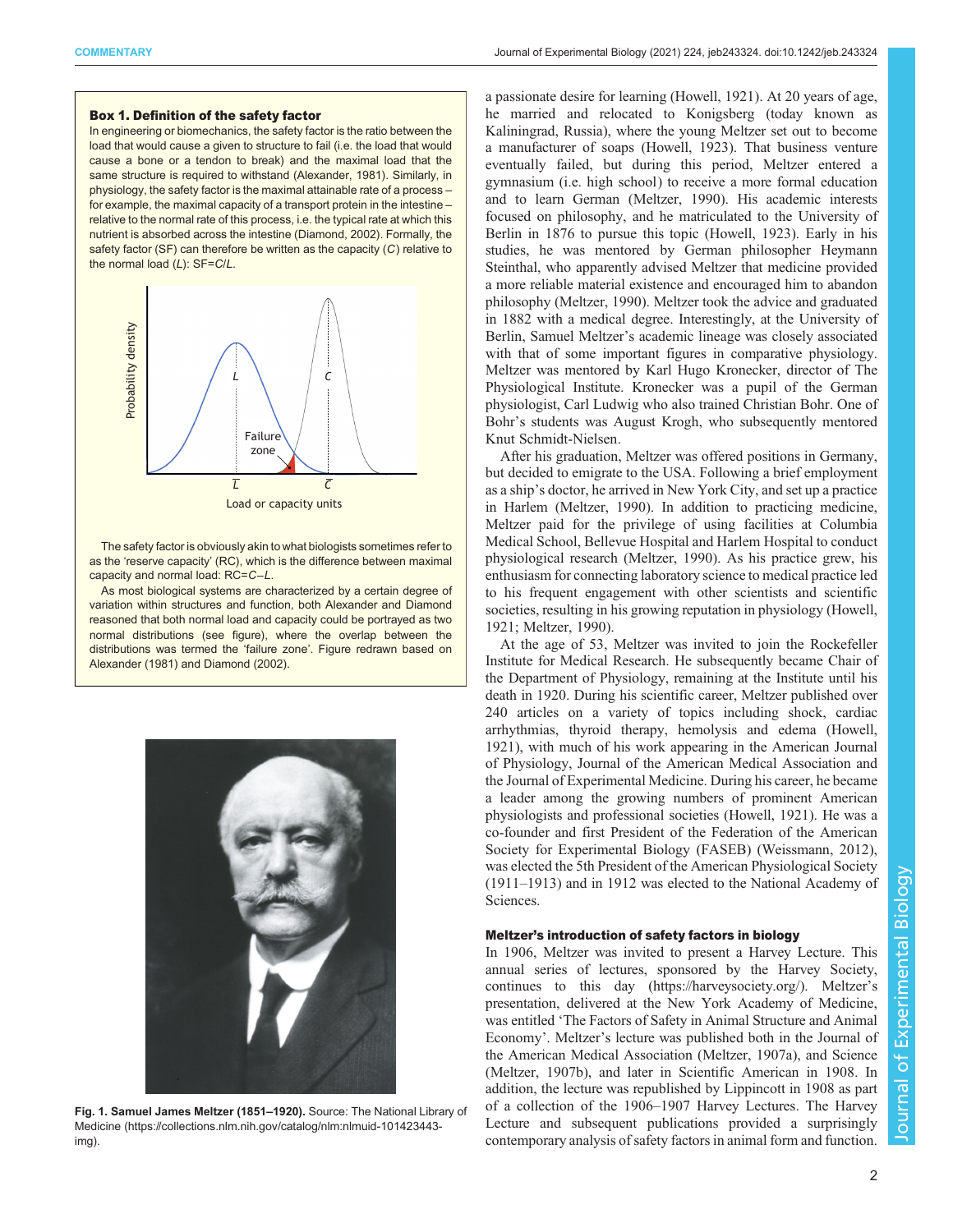Meltzer began his lecture with the opening statement:

"The living animal body is like a machine in action. Like a machine its structures are subject to a variety of stresses, and like a machine the work is accomplished by an expenditure of energy derived from a supply of fuel. I intend to discuss in this lecture, whether, as in the human-made machines, the structures and functions of the animal mechanism are provided with factors of safety… As far as I know, that question has never yet been clearly raised, and certainly was never made the subject of a direct investigation."

Today, the above introductory remarks seem rather benign, but several of Meltzer's contemporaries believed that excess capacity could not exist in living systems, because 'nature is economical and wastes neither material nor energy' [\(Meltzer,](#page-3-0) [1907a](#page-3-0),[b](#page-3-0)).

Meltzer's lecture and the later publications were organized around a series of 'well-established facts' that supported the notion that factors of safety are a fundamental 'design' feature of living systems. He provided examples from the musculoskeletal

### Box 2. On matching capacities and loads: the role of evolution

#### Physiological capacities and loads

[Meltzer \(1907a,b\)](#page-3-0): 'The subject of this lecture will be an investigation of this question, an investigation whether the structures and functions of the animal organism are constructed with a special consideration for the greatest economy or for the greatest safety…perhaps put it more correctly by saying that it will be essentially an investigation into the ratios of the supply of material in many organs of the body to the amount of work they are expected to perform. I believe that the investigation may lead to some instructive general conclusions of a theoretical and practical character.'

[Diamond \(2002](#page-3-0)): 'What are the costs that penalize excess capacities? Many capacities vary among individuals of a wild animal population within only narrow limits, with inter-individual coefficients of variation of 20% or less. This implies strong natural selection against individuals with capacities either much above or much below the mean value. The penalty for too low a capacity is, obviously, performance failure; for example, an animal whose bones are too small and weak is prone to break its bones and be caught by a predator. But what penalty eliminates animals with much higher than average capacities?'

[Meltzer \(1907a,b](#page-3-0)): 'Furthermore, the potential energies with which some organs, like the heart, diaphragm, etc., are endowed, are very abundant, and exceed by far the needs for the activities of normal life. The mechanisms of many functions are doubled and trebled to insure the prompt working of the function.'

[Diamond \(2002\)](#page-3-0): 'Many biological elements have more than one function. Such an element might possess excess capacity for one function, mandated by the need to have a sufficient quantity of the element present to provide enough capacity for a second function.'

#### The role of evolution in matching biological capacities and loads

[Meltzer \(1907a,b\)](#page-3-0): 'It seems to me that the factors of safety have an important place in the process of natural selection. Those species which are provided with an abundance of useful structure and energy and are prepared to meet many emergencies are best fitted to survive in the struggle for existence.'

[Toloza et al. \(1991\)](#page-4-0): 'Recall that animals evolve by natural selection so as to tend to match their capacities to the loads they encounter under natural conditions.'

[Diamond \(1993\)](#page-3-0): 'Natural selection in effect plays the same role in matching biological capacities to their natural loads.'

system, the cardiovascular system, the pulmonary system, the gastrointestinal system and the reproductive system, as well as describing redundancy in regulatory control and mentioning the importance of evolution. Meltzer's examples and observations foreshadowed the more comprehensive theoretical and quantitative work by Alexander, Diamond and others. However, several of his examples are remarkably similar to those published some 75 years later (see Boxes 2–[4](#page-3-0)).

Meltzer's biomechanical examples (Box 3) are relatively simple and lacked the deeper quantitative insights that would later be advanced by Alexander and colleagues. However, to be fair, the field of biomechanics was still in its infancy, and comparative biomechanics would not begin to emerge as a field until the work of James Gray (Alexander's mentor) in the 1930's ([Vogel, 2007](#page-4-0)). Yet, Meltzer was on the right track, recognizing the low safety factors of tendons and other elastic components and that the anatomical aspects of the musculoskeletal system were important in determining functional safety factors.

It is not surprising that, as a physiologist and physician, Meltzer was more comfortable with providing several examples of safety factors from organs and organ systems than from biomechanics, and the majority of his lecture focused on such systems (Boxes 2 and [4\)](#page-3-0). Although, he did suggest that natural selection played a role as a driver of capacities and loads (Box 2).

Despite his apparent interest in this subject, Meltzer did not experimentally pursue the concept of safety factors in animal form and function, and focused the remainder of his career investigating topics relevant to medicine. Following Meltzer's death in 1920, William Howell, the prominent American physiologist, physician and philosopher, wrote:

"but probably the most original and helpful of his general papers is his well-known Harvey Lecture…. He applied this engineering term [factor of safety] in a convincing way to describe the reserve powers possessed by many of the mechanism of the body. Doubtless the general conception involved had occurred to many others, but no one before him, so far as I know, had developed the idea so comprehensively and made of this provision a leading factor in the adaptation of the economy to its environment." ([Howell, 1921\)](#page-3-0)

### Box 3. On the musculo-skeletal system

[Meltzer \(1907a,](#page-3-0)b): 'Triepel [referring to Hermann Triepel, German embryologist and anatomist] investigated the elasticity and resistance of several tissues, like muscle, tendon, elastic tissue, bone, cartilage, etc. For us, the following statements are of special interest. For muscle, tendon and elastic tissue, Triepel found that the maximum stretching which may occur in the animal body is not far below that degree which can cause tearing of these tissues.'

[Alexander \(1981\)](#page-3-0): 'Tendons which store elastic strain energy are, therefore, working within narrow safety margins…Some of the factors of safety for tendons...are remarkably low...tendons which store elastic strain energy in running seem to have lower factors of safety than bone.' [Meltzer \(1907a,b\)](#page-3-0): 'Tendon and elastic tissues have no factors of safety in the structures themselves; but they are provided, nevertheless, with some such factors by their connections with other tissues.'

[Alexander \(1981](#page-3-0)): 'The loads on tendons and apodemes are limited by the strengths of their muscle…Development of a large force involves considerable stretching of the tendon or apodeme, so the joint is likely to reach the end of its travel before the force becomes dangerous.'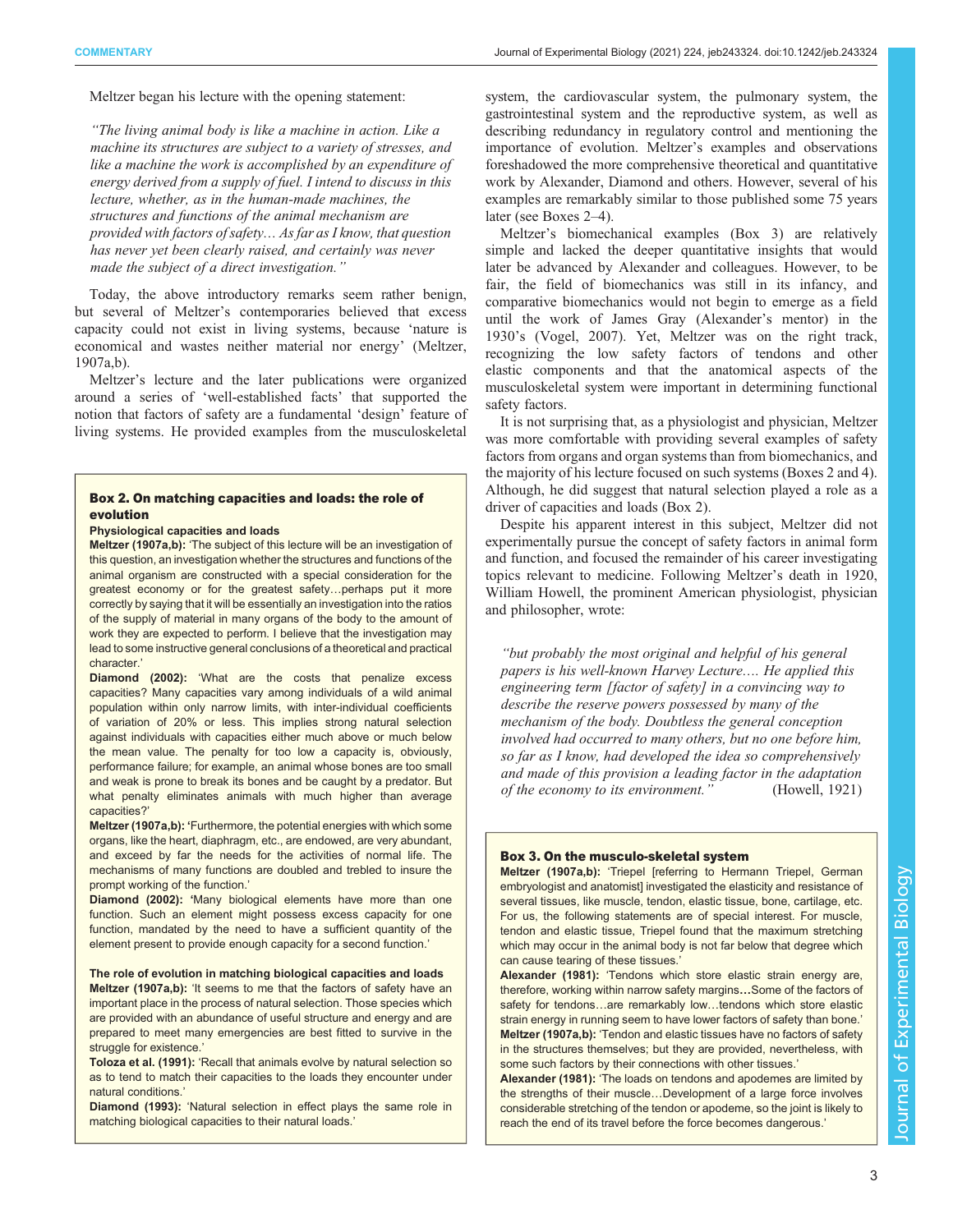#### <span id="page-3-0"></span>Box 4. On organ systems The pancreas

Meltzer (1907a,b): 'We shall mention here first the pancreas with respect to its internal secretion. It is now common knowledge that the complete removal of the pancreas leads to glyceamia and glycosuria. But here we note the fact that if a small part of the gland, say not more than one tenth, is left in the body, no ill effects follow such an extirpation. One tenth of that gland is capable of completely protecting the animal against glycosuria; but the body is, nevertheless, provided with ten times as much.'

Diamond and Hammond (1992): 'Patients with a damaged pancreas do not suffer malabsorption until pancreatic enzyme output drops below 10% of normal levels. Conversely, patients with no functioning pancreas escape malabsorption only if pancreatic enzymes are supplied exogenously at at least 10% of their normal secretion rate. These observations suggest that the pancreas's enzyme secretory capacity exceeds natural loads by about a factor of 10.'

#### The kidneys

Meltzer (1907a,b): 'We shall begin with the bilateral mechanisms. Here are, in the first place, the kidneys. Every medical man knows now that one kidney can be removed with entire impunity, if the other kidney is normal. The amount and the composition of the urinary secretion remains practically unaltered and this even soon after the removal of the kidney. That can only mean that normally the kidney has an abundance of tissue which can do at a moment's notice at least twice the normal amount of work.'

Diamond and Hammond (1992): 'Do actual capacities tend to be 1.1, 10, or 100 times their natural loads? This quantitative question pervades all of biology. Some indications of answers can be gleaned from clinical experience and the experimental literature. For example, healthy people can safely donate one kidney to a sibling or child with no functional kidney. If the donated kidney is not rejected, both the host and the donor can live relatively normal lives with just one kidney each. This suggests that our natural quota of two kidneys provides us with at least twice the capacity that we actually need.'

Meltzer's Harvey lecture and its subsequent publications were praised by influential physiologists at the time (Lee, 1908; Howell, 1921). However, the concept of the safety factor as a general design principle of animal form and function appears to have been mostly unappreciated by much of the biomedical community. From 1907 to 1946, Meltzer's observations were rarely cited. In 1946, the Journal of the American Medical Association published an editorial entitled 'Factors of Safety in the Human Body' ([doi:10.1001/jama.1946.](https://jamanetwork.com/journals/jama/article-abstract/285660) [02870180035012\)](https://jamanetwork.com/journals/jama/article-abstract/285660). The editorial cites Meltzer as 'introducing the term into the medical [ physiological] literature'. In 1953, physiologist Robert S. Alexander and cardiologist, Carl Wiggers, published an editorial, in Circulation Research, entitled 'Cardiac Factors of Safety'. This short paper opens with an acknowledgement that 'Meltzer introduced the term "factors of safety" into physiologic thinking'. Since 1953, Meltzer's ideas regarding safety factors in biology have been cited only 14 times, and as far as we know, have never been cited by those working in comparative biomechanics or comparative physiology.

#### Conclusion

R. McNeill Alexander and Jared Diamond rediscovered the application of safety factors as a design principle in the anatomy and physiology of living systems. The pioneering insight into biomechanics (Alexander, 1981, 1984; Alexander et al., 1984) advanced the concept of safety factors well beyond Meltzer's introduction in 1906, expanding the concept of safety factors both theoretically and quantitatively in comparative biomechanics. Subsequent work, notably by Biewener (1982, 1983, 1989), further advanced the concept by quantifying safety factors during

locomotion and revealing general design principles within birds and mammals. The application of safety factors to physiological systems (Diamond, 1991, 1993, 2002; Diamond and Hammond, 1992; Hammond and Diamond, 1992, 1994) advanced the importance of evolutionary thinking to understanding ultimate causation in determining biological reserve capacities.

It is nevertheless quite clear that Samuel J. Meltzer foreshadowed many of these structural and functional connections, even relating safety factors to evolution. Samuel Meltzer was clearly ahead of his time. Given that safety factors within biological systems would be independently rediscovered and gain resonance amongst comparative biologists some 70 years later, Meltzer's Harvey Lecture should be acknowledged, and we hope that this Commentary goes some way towards raising awareness of Meltzer's contributions in this area.

### Competing interests

The authors declare no competing or financial interests.

#### References

- Alexander, R. M. (1981). Factors of safety in the structure of animals. Sci. Prog. 67, 109-130.
- Alexander, R. M. N. [\(1984\). Optimum strengths for bones liable to fatigue](https://doi.org/10.1016/S0022-5193(84)80162-9) and accidental fracture. J. Theor. Biol. 109[, 621-636. doi:10.1016/S0022-](https://doi.org/10.1016/S0022-5193(84)80162-9) [5193\(84\)80162-9](https://doi.org/10.1016/S0022-5193(84)80162-9)
- [Alexander, R. M. N., Brandwood, A., Currey, J. D. and Jayes, A. S.](https://doi.org/10.1111/j.1469-7998.1984.tb06050.x) (1984). [Symmetry and precision of control of strength in limb bones of birds.](https://doi.org/10.1111/j.1469-7998.1984.tb06050.x) J. Zool. 203, [135-143. doi:10.1111/j.1469-7998.1984.tb06050.x](https://doi.org/10.1111/j.1469-7998.1984.tb06050.x)
- Biewener, A. A. [\(1982\). Bone strength in small mammals and bipedal birds: do safety](https://doi.org/10.1242/jeb.98.1.289) factors change with body size? J. Exp. Biol. 98[, 289-301. doi:10.1242/jeb.98.1.289](https://doi.org/10.1242/jeb.98.1.289)
- Biewener, A. A. [\(1983\). Allometry of quadrupedal locomotion: the scaling of duty](https://doi.org/10.1242/jeb.105.1.147) [factor, bone curvature and limb orientation to body size.](https://doi.org/10.1242/jeb.105.1.147) J. Exp. Biol. 105, 147-171. [doi:10.1242/jeb.105.1.147](https://doi.org/10.1242/jeb.105.1.147)
- Biewener, A. A. [\(1989\). Scaling body support in mammals: limb posture and muscle](https://doi.org/10.1126/science.2740914) mechanics. Science 245[, 45-48. doi:10.1126/science.2740914](https://doi.org/10.1126/science.2740914)
- Cornish-Bowden, A. and Cardenas, M. L. (1990). Control of Metabolic Processes. New York: Plenum Press.
- Diamond, J. [\(1991\). Evolutionary design of intestinal nutrient absorption: enough but](https://doi.org/10.1152/physiologyonline.1991.6.2.92) not too much. Physiology 6[, 92-96. doi:10.1152/physiologyonline.1991.6.2.92](https://doi.org/10.1152/physiologyonline.1991.6.2.92)
- Diamond, J. M. [\(1993\). Quantitative design of life.](https://doi.org/10.1038/366405a0) Nature 366, 405-406. doi:10. [1038/366405a0](https://doi.org/10.1038/366405a0)
- Diamond, J. [\(2002\). Quantitative evolutionary design.](https://doi.org/10.1113/jphysiol.2002.018366) J. Physiol. 542, 337-345. [doi:10.1113/jphysiol.2002.018366](https://doi.org/10.1113/jphysiol.2002.018366)
- Diamond, J. and Hammond, K. [\(1992\). The matches, achieved by natural](https://doi.org/10.1007/BF01920238) [selection, between biological capacities and their natural loads.](https://doi.org/10.1007/BF01920238) Experientia 48, [551-557. doi:10.1007/BF01920238](https://doi.org/10.1007/BF01920238)
- Hammond, K. A. and Diamond, J. [\(1992\). An experimental test for a ceiling on](https://doi.org/10.1086/physzool.65.5.30158552) [sustained metabolic rate in lactating mice.](https://doi.org/10.1086/physzool.65.5.30158552) Physiol. Zool. 65, 952-977. doi:10. [1086/physzool.65.5.30158552](https://doi.org/10.1086/physzool.65.5.30158552)
- Hammond, K. and Diamond, J. [\(1994\). Limits to dietary nutrient intake and](https://doi.org/10.1086/physzool.67.1.30163847) [intestinal nutrient uptake in lactating mice.](https://doi.org/10.1086/physzool.67.1.30163847) Physiol. Zool. 67, 282-303. doi:10. [1086/physzool.67.1.30163847](https://doi.org/10.1086/physzool.67.1.30163847)
- Howell, W. H. [\(1921\). Samuel James Meltzer.](https://doi.org/10.1126/science.53.1362.99) Science 53, 99-106. doi:10.1126/ [science.53.1362.99](https://doi.org/10.1126/science.53.1362.99)
- Howell, W. H. (1923). Biographical Memoir: S. J. Meltzer. In 1923 Annual Meeting, National Academy of Sciences, pp. 1-23.
- Lam, M., O'Connor, T. P. and Diamond, J. M. (2002). Loads, capacities, and safety factors of maltase and the glucose transporter SGLT1 in mouse intestinal brush border. J. Physiol. 542, 493-500.
- Lee, F. [\(1908\). The Harvey Lectures. Delivered under the Auspices of The](https://doi.org/10.1126/science.28.721.566) [Harvey Society of New York, 1906-4, by Professors A. E. Wright, C. A. Herter,](https://doi.org/10.1126/science.28.721.566) [W. T. Porter, J. G. Adami, F. G. Benedict, E. B. Wilson, George S. Huntington,](https://doi.org/10.1126/science.28.721.566) [W. T. Councilman, Friedrioh Muller and Dr. S. J. Meltzer. Pp. 1414 Philadelphia](https://doi.org/10.1126/science.28.721.566) [and London, J. B. Lippincott Company. 1908.](https://doi.org/10.1126/science.28.721.566) Science 28, 566-567. doi:10.1126/ [science.28.721.566](https://doi.org/10.1126/science.28.721.566)
- Meltzer, S. J. [\(1907a\). The factors of safety in animal structure and animal economy.](https://doi.org/10.1001/jama.1907.25220340001001) JAMA XLVIII[, 655-664. doi:10.1001/jama.1907.25220340001001](https://doi.org/10.1001/jama.1907.25220340001001)
- Meltzer, S. J. [\(1907b\). The factors of safety in animal structure and animal economy.](https://doi.org/10.1126/science.25.639.481) Science 25[, 481-498. doi:10.1126/science.25.639.481](https://doi.org/10.1126/science.25.639.481)
- Meltzer, A. (1990). Dr. Samuel James Meltzer: physiologist of the Rockefeller institute. Am. Jew. Arch. 42, 49-56.
- O'Conner, T. and Diamond, J. M. (1999). Ontogeny of intestinal safety factors: lactase capacities and lactose loads. Am. J. Physiol. 276, R753-765.
- Petersen, O. H. [\(2021\). When a discovery is a rediscovery: do we know the history of](https://doi.org/10.1093/function/zqab030) our own subject? Function 2[, zqab030. doi:10.1093/function/zqab030](https://doi.org/10.1093/function/zqab030)
- Roark, R. J. (1965). Formulas for Stress and Strain. Tokyo: McGraw-Hill.